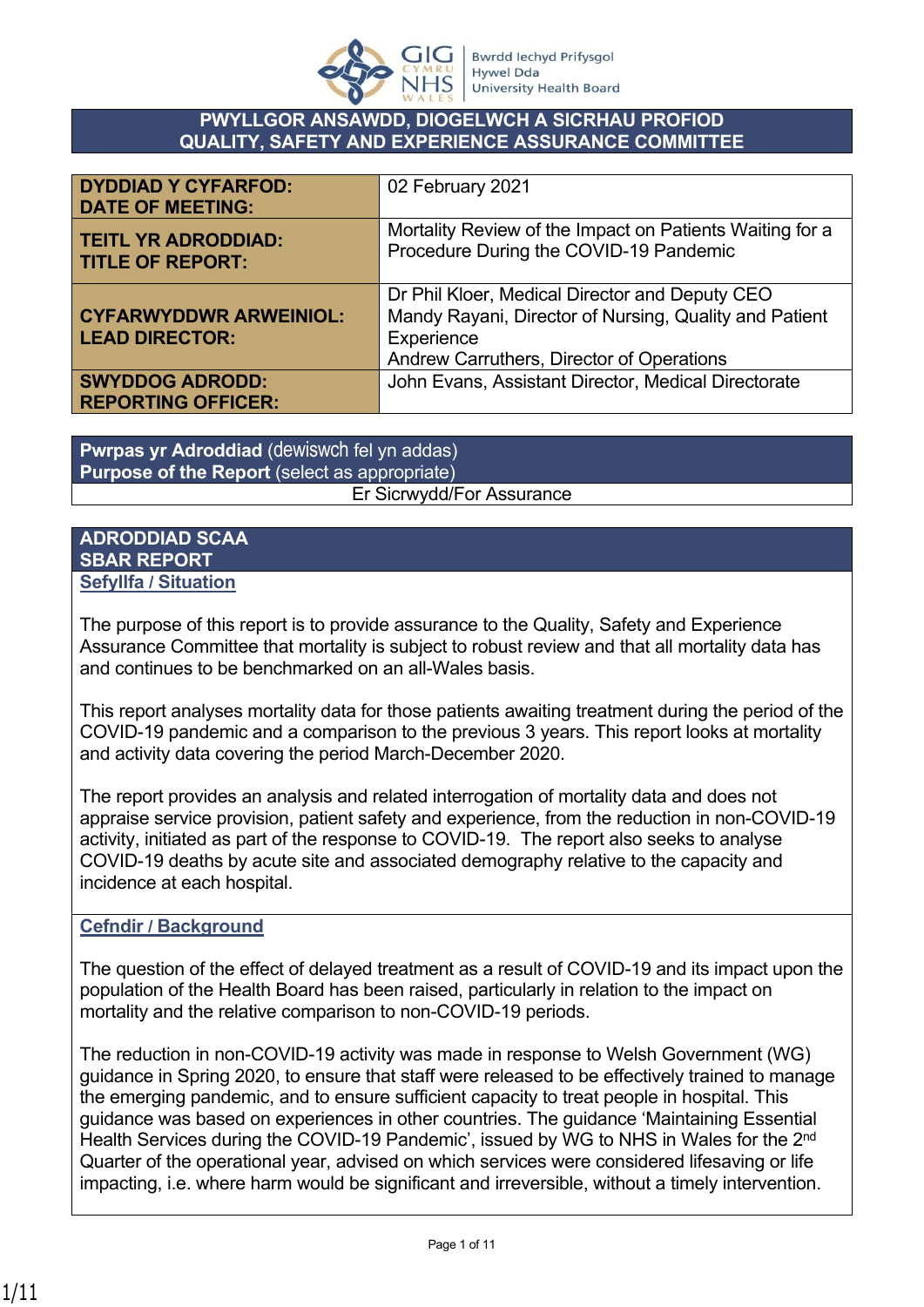Mortality is one of the indicators used to measure quality of care, however, the dimensions of health service quality also include safety, patient-centred care, timeliness, equity, effectiveness and efficiency. Mortality information needs to be considered within this context and alongside other information about service quality including other outcome data, harm, patient satisfaction and experience information, access information, and measures of end of life care.

A mortality review is the process of reviewing individual patient case notes to determine if the patient received appropriate care and if there are any lessons to learn, which may improve the care provided for future patients.

Crude Mortality data across the Health Board, currently available until December 2020, had increased during the COVID-19 pandemic. The analysis provided seeks to assess the relationship between deaths in the community and those who are awaiting NHS treatment, and benchmark with other Health Board populations.

The Breakdown of Referral to Treatment (RTT) waiting times within the Health Board since the start of the COVID-19 pandemic is shown below. The number of patients waiting over 36 weeks has increased since March 2020 and has continued to increase up until at least November 2020, with a slight improvement witnessed in December 2020. The number of patients waiting for treatment over 36 weeks in March 2020 was 722. As at 31st December 2020 this number had increased to 25,182.



# **Asesiad / Assessment**

In order to understand the wider context and impact on mortality within an acute setting, the number of inpatient deaths in the Health Board for January to December for the years 2017 to 2020 is shown below and appeared to follow relatively consistent trajectories each month over the last 4 years, up until November 2020. However, inpatient deaths in December 2020 are comparatively higher than previous years, which is in-line with the additional capacity that has been created during this period of increased bed capacity within acute, community and field hospital sites.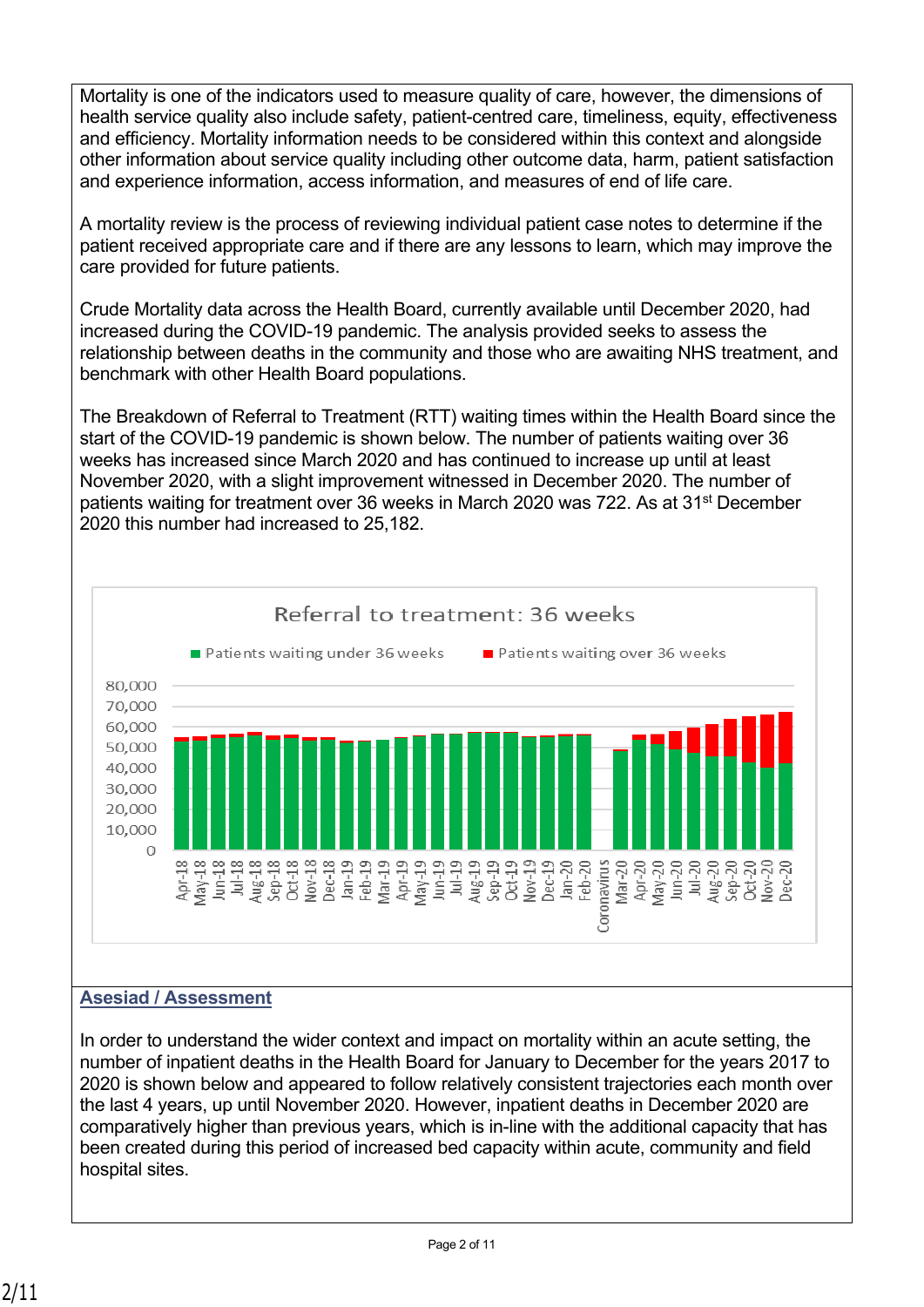

#### The increase in Inpatients Deaths in December is also in-line with the daily and cumulative confirmed cases by date of testing.



# Daily and cumulative confirmed cases for Hywel Dda by date of testing as at 31st December 2020

From the start of the pandemic up to 31<sup>st</sup> December 2020, there has been a total of 11,451 confirmed cases of COVID-19 for HDdUHB residents, of which 54% (6,192) were confirmed during December 2020.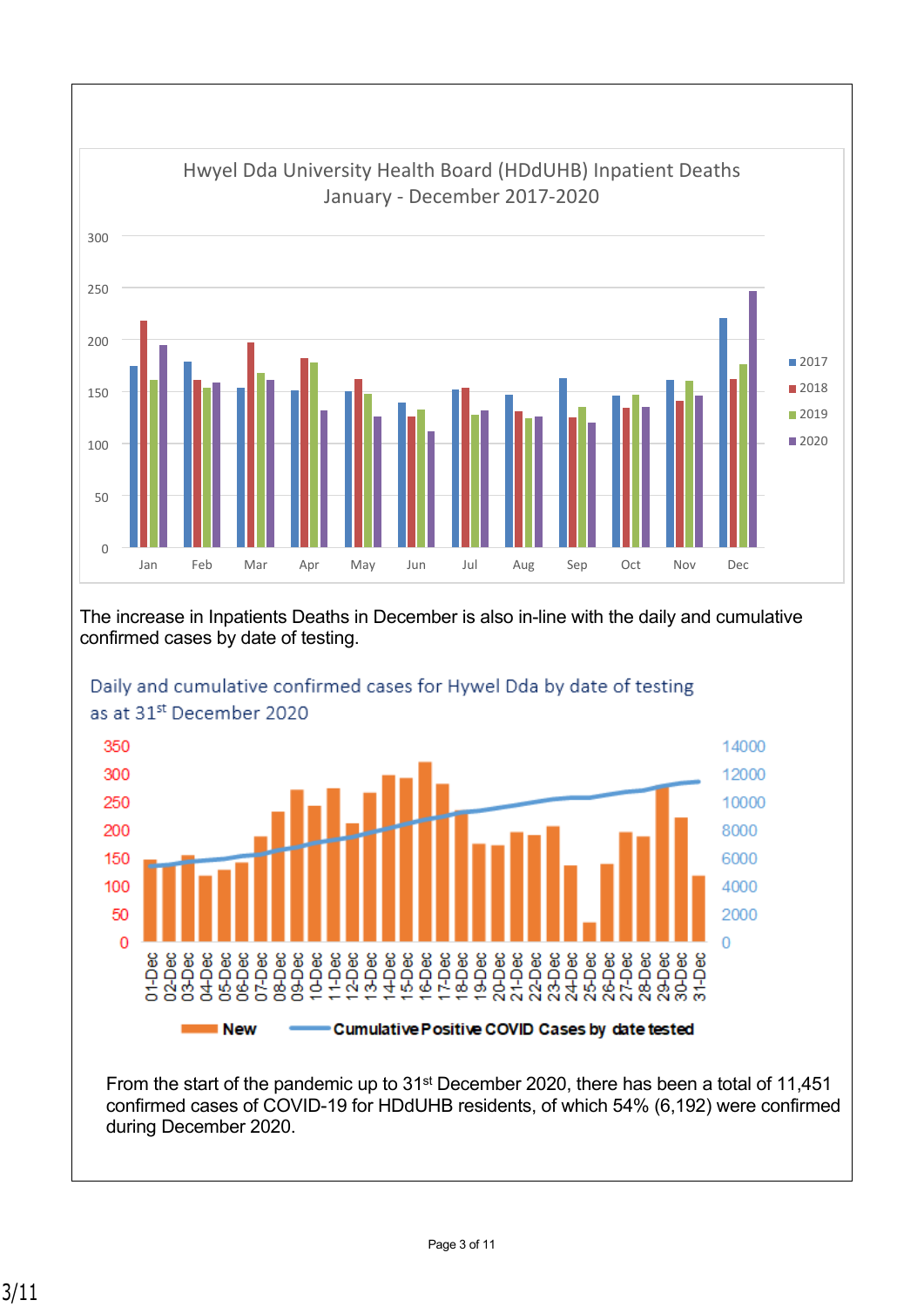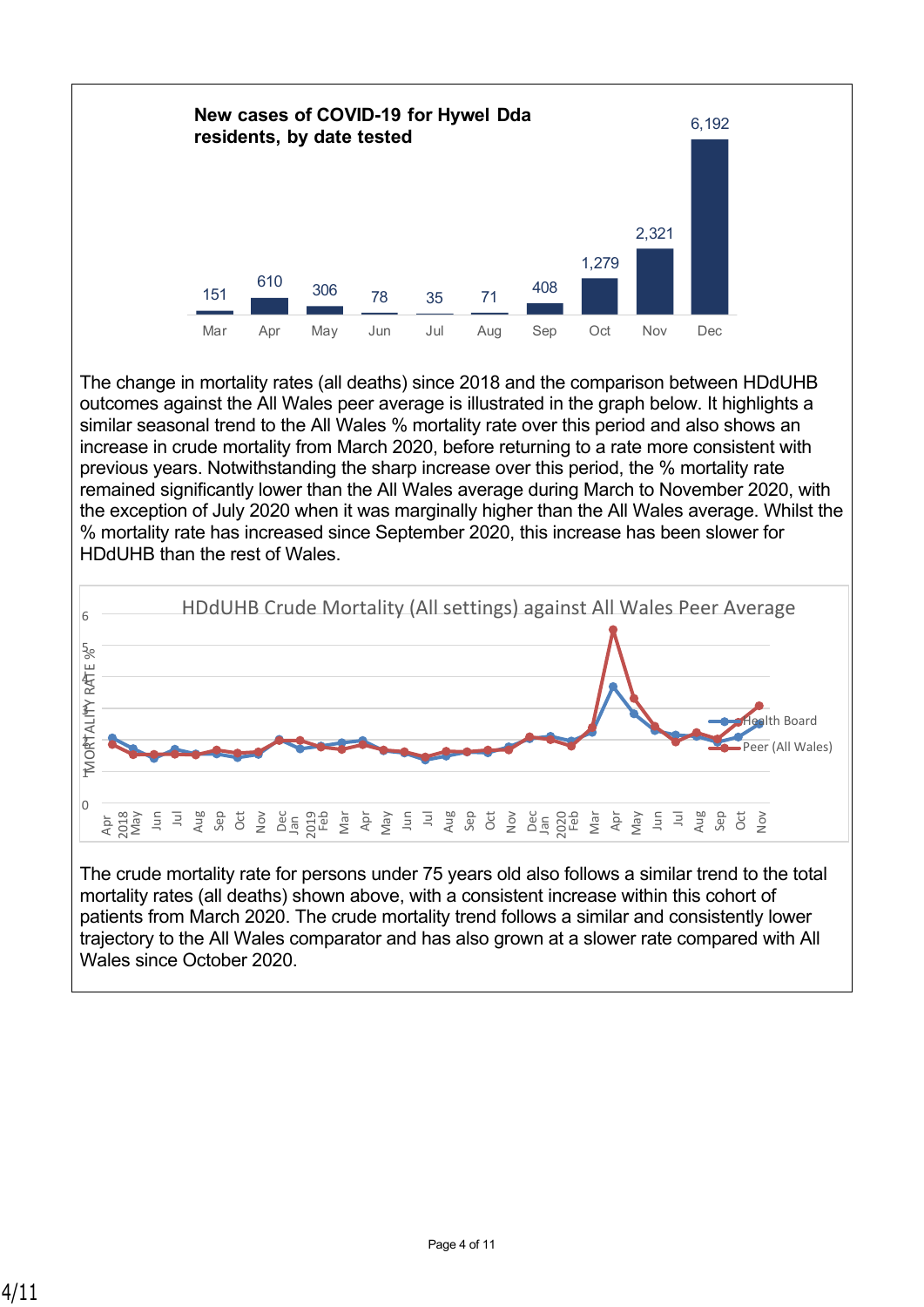

### **Mortality of Patients awaiting treatment**

In order to understand the impact of the above increase in crude mortality upon patients in the community awaiting treatment services, data for those waiting at home, and those waiting in a community facility and an inpatient setting for comparison purposes has been matched with the database of patients waiting for a procedure. Please note, the matching of data to a procedure relates to any patient who has died whilst on a waiting list for any treatment, not only in relation to RTT.

The graph below illustrates that community deaths have increased in Quarter 1 and 2 of 2020 and decreased in Quarter 3. During Quarter 4, whilst deaths began to increase again initially, they decreased once again by November 2020, returning to rates comparative with previous years. Although there was an increase in April 2020, this is consistent with the rise in crude mortality. In comparison with previous year's information, the increase in April 2020 is not significantly different to the levels seen in Quarter 1 in 2017 and similar (albeit smaller) trajectories in 2018 and 2019. Please note that data for Quarter 4 2020 is not complete or fully coded at the time of writing this report.

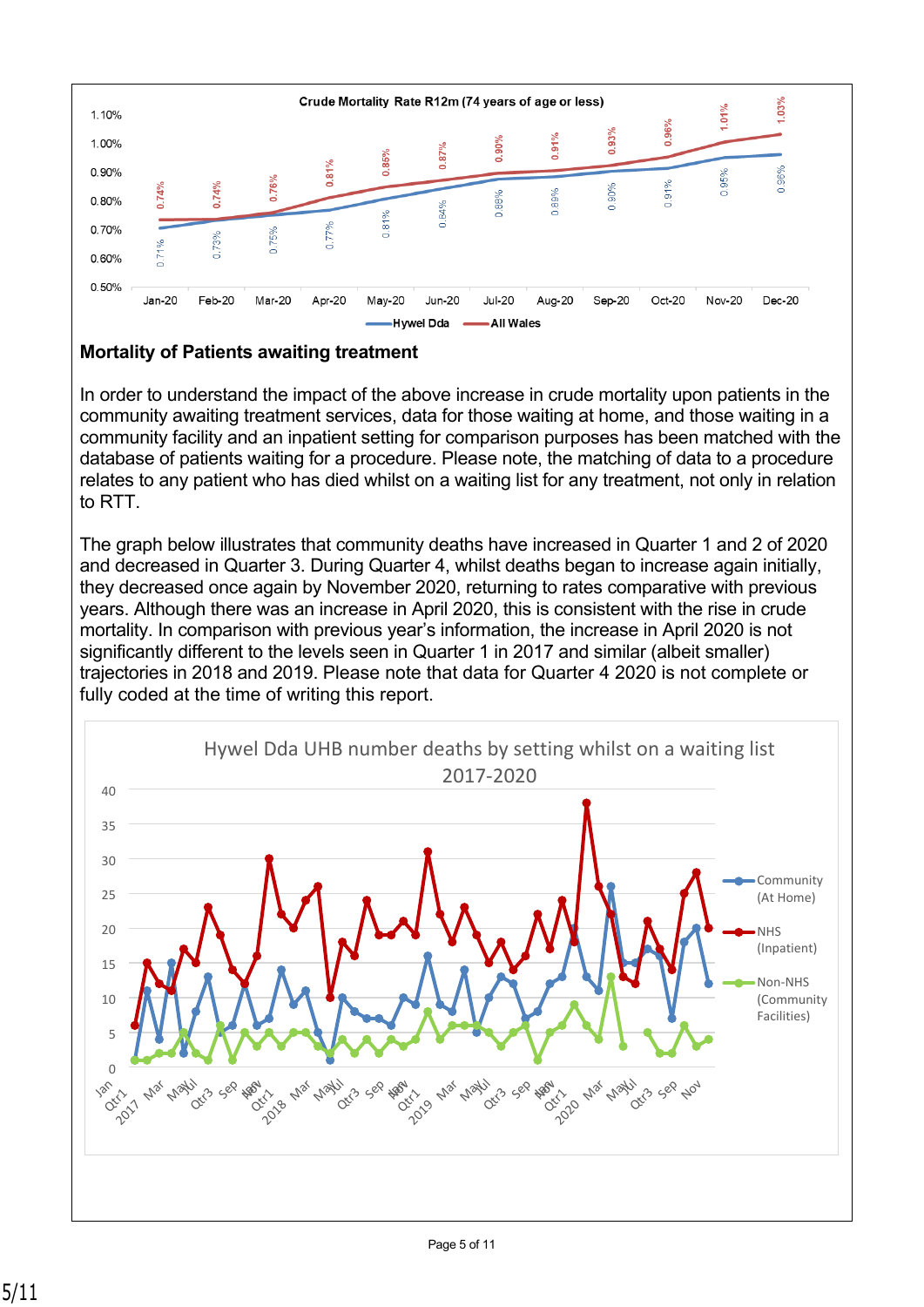### **Analysis of COVID-19 Deaths** (reported to PHW through the rapid reporting mechanism)

A daily submission is made by the Health Board to the Public Health Wales (PHW) surveillance unit to facilitate rapid reporting on a consistent basis across Wales. The PHW rapid reporting includes only inpatient deaths where there has been a confirmed positive COVID-19 laboratory test within 28 days; and the clinician suspects that this was a causative factor in the death. This reporting measure differs from the Office of National Statistics (ONS) death statistics which includes all deaths where COVID-19 is mentioned on the death certificate, regardless of whether it is an underlying cause or not.

The number of PHW reported deaths across the Health Board in the graph below has shown a material increase from November 2020 across Withybush General Hospital (WGH), Glangwili General Hospital (GGH) and Prince Philip Hospital (PPH). This is consistent with the All Wales trend and the associated increase in confirmed COVID-19 cases per 100,000 population. GGH is reporting the highest number of inpatient deaths, which is explored further below, where deaths by hospital site are measured relative to their inpatient capacity.

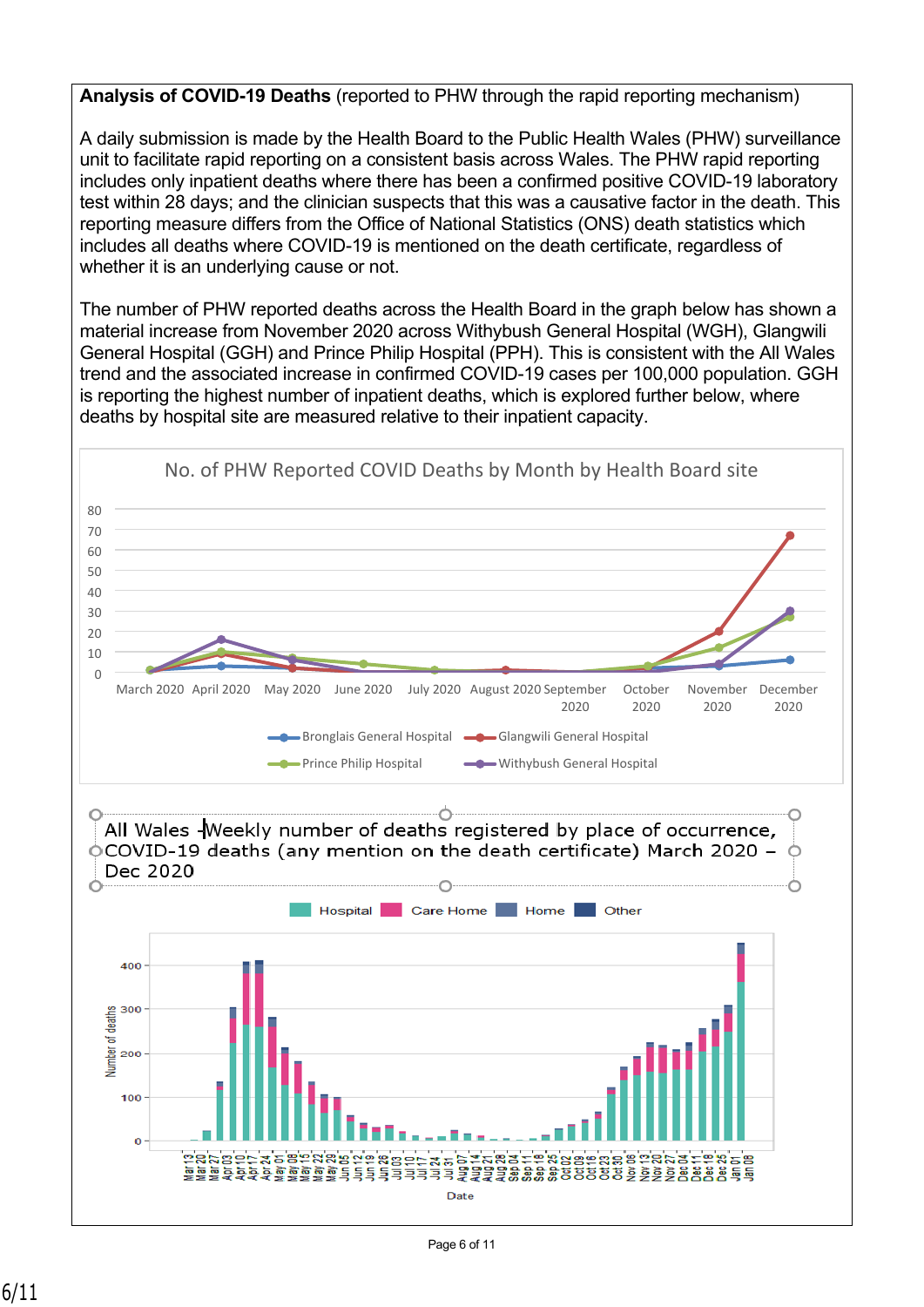The PHW reported deaths consistently follow the trend of confirmed cases of COVID-19 cases per 100,000 population.



Figure 30 - Confirmed cases of COVID-19 per 100,000 population in the previous 7 days, by sample date and local authority - Hywel Dda

The total number of core inpatient beds available against the number of deaths by hospital recorded to PHW are highlighted in the graph below. GGH have reported a significantly higher number of inpatient deaths however, the number of deaths follow a consistent trend relative to the core bed capacity available.

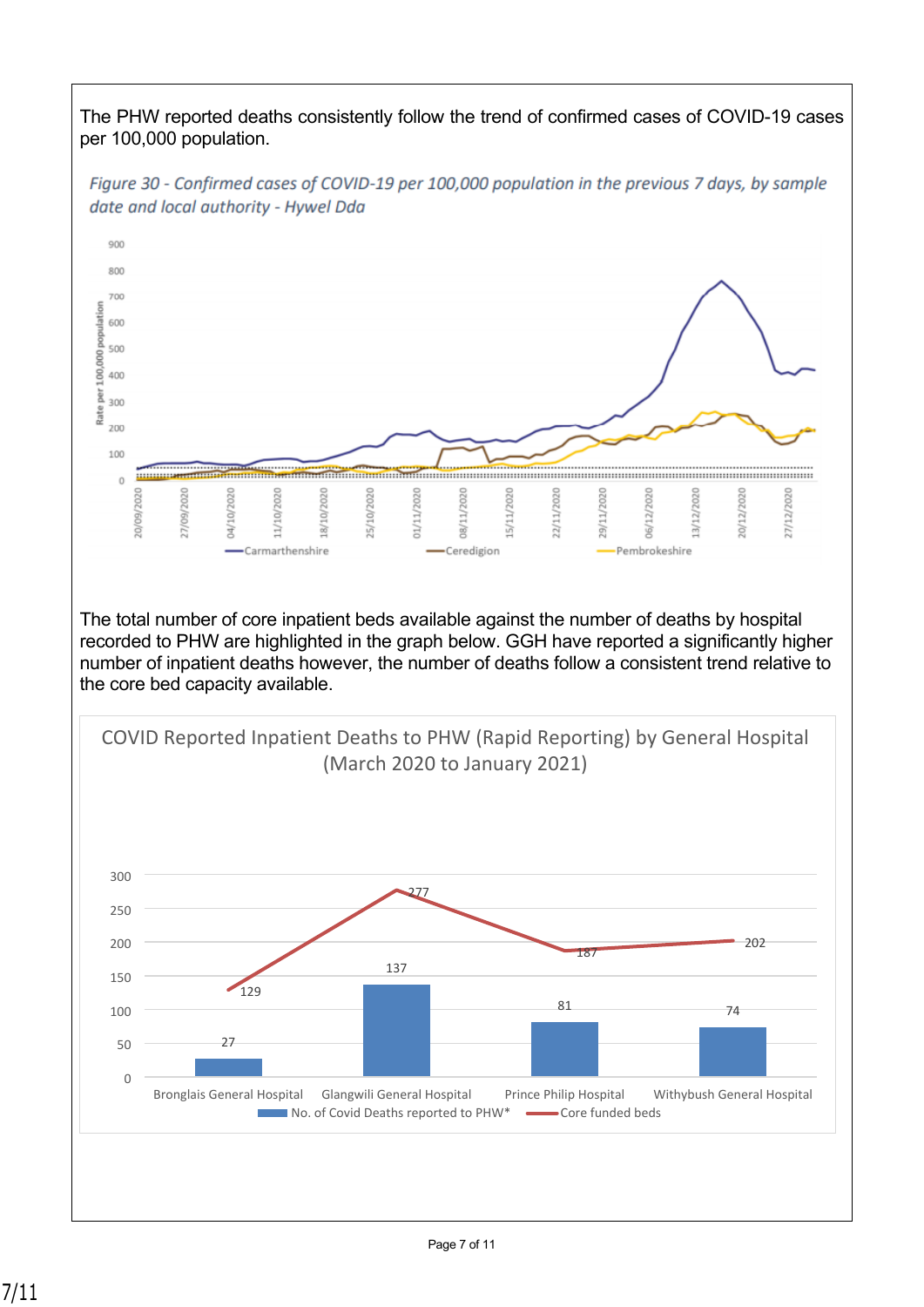

The breakdown of total number of weekly ONS recorded COVID-19 deaths by Health Board illustrates that the trend of HDdUHB deaths is consistent with the national picture.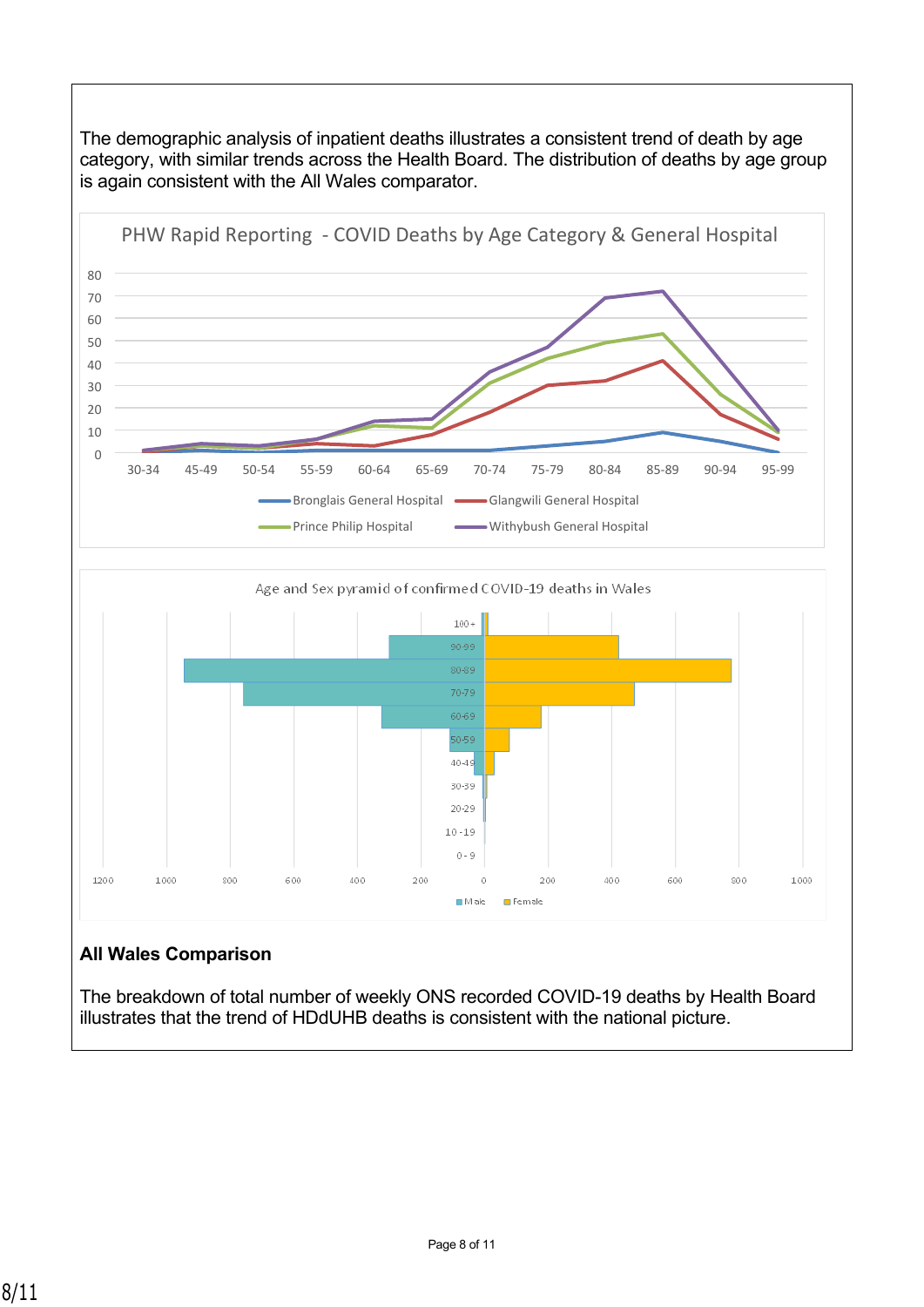

Provisional figures for Welsh residents have been produced using data provided by ONS to Public Health Wales. The analysis is based on date the death was registered.

A breakdown of deaths below (PHW rapid reporting) shows that HDdUHB makes up 7.5% of all COVID-19 deaths in Wales, which is proportionally smaller than its total population within Wales (12.3%).

| <b>Health Board</b>          | <b>Frequency</b> | <b>Percent</b> |
|------------------------------|------------------|----------------|
| Aneurin Bevan UHB            | 835              | 18.7%          |
| Betsi Cadwaladr UHB          | 687              | 15.4%          |
| <b>Cardiff and Vale UHB</b>  | 593              | 13.3%          |
| <b>Cwm Taf Morgannwg UHB</b> | 1294             | 29.0%          |
| Hywel Dda UHB                | 333              | 7.5%           |
| <b>Out of Wales</b>          | 6                | 0.1%           |
| Powys THB                    | 40               | 0.9%           |
| Swansea Bay UHB              | 671              | 15.0%          |
| Total                        | 4459             |                |

The PHW death reporting distribution of the Health Board is consistent with ONS death reporting, relating to all deaths where COVID-19 is mentioned on the death certificate regardless of cause. Please note that ONS data has a reporting time lag, which is a number of weeks behind PHW surveillance data.

Total number of deaths registered with COVID-19 mentioned on the death certificate, Local Health Board of residence and Wales, week ending 3 January 2020 (Week 1) to week ending 25 December 2020 (Week 52)

| <b>Health board</b>   | <b>Cumulative deaths</b> |
|-----------------------|--------------------------|
| Aneurin Bevan UHB     | 992                      |
| Betsi Cadwaladr UHB   | 792                      |
| Cardiff and Vale UHB  | 697                      |
| Cwm Taf Morgannwg UHB | 1,010                    |
| Hywel Dda UHB         | 303                      |
| Powys THB             | 147                      |
| Swansea Bay UHB       | 706                      |
| Wales                 | 4,647                    |

Provisional figures to Week 52 for Welsh residents have been produced using data provided by ONS to Public Health Wales. This analysis is based on date the death was registered, not when it occurred. There is usually a delay of at least five days between occurrence and registration. The analysis requires the joining of weekly and daily data using NHS numbers. Figures may differ slightly between those published by ONS due to the use of different extracts of the data at different time periods. Data is therefore subject to change as more information is received. COVID-19 was identified using ICD-10 codes U07.1 and U07.2 and includes deaths that had COVID-19 mentioned anywhere on the death certificate, whether as underlying cause or not.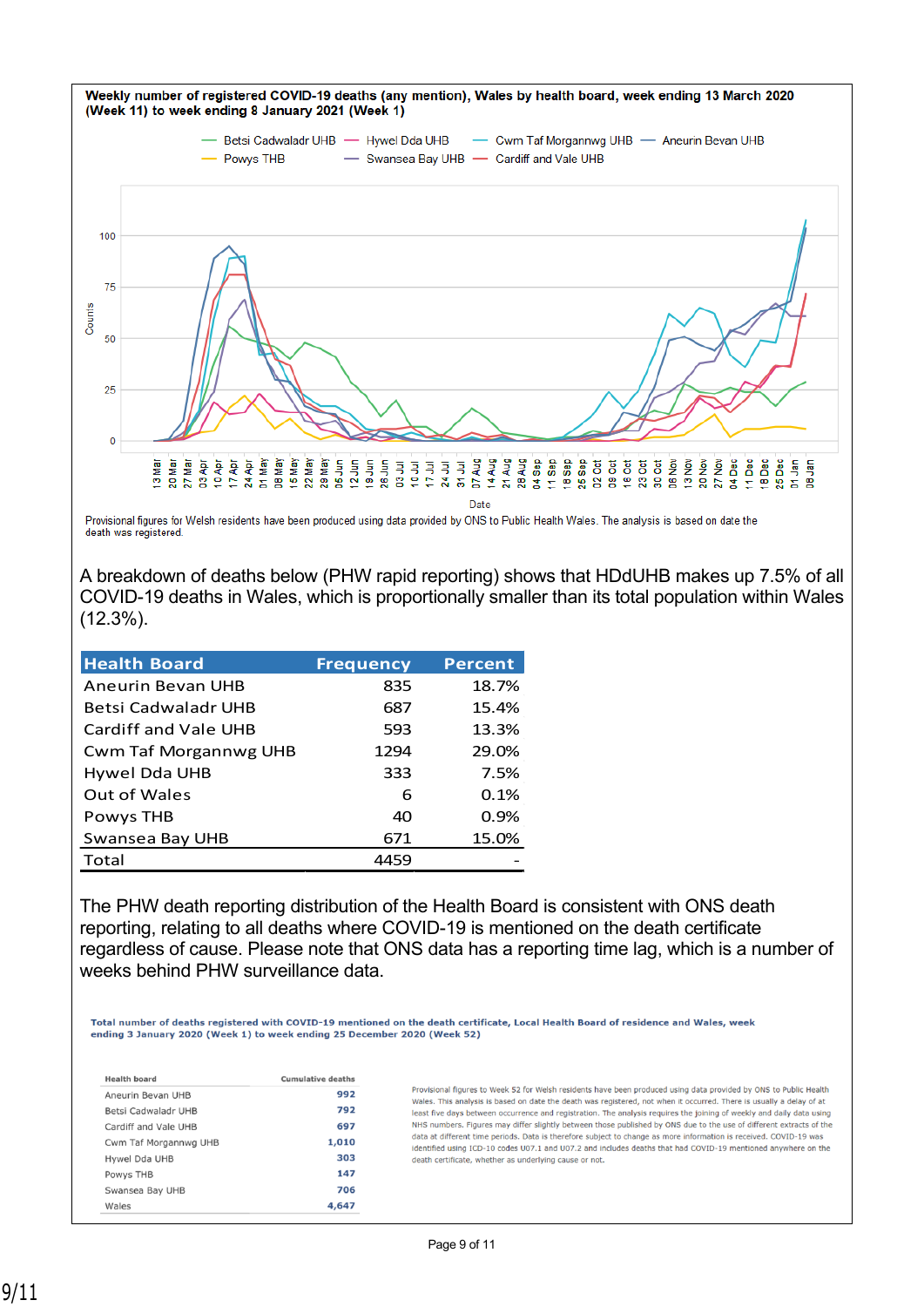# **What does this tell us so far?**

The analysis provided seeks to review the impact upon those waiting for treatment from a mortality perspective. It is limited to a mid-COVID-19 pandemic review of crude mortality and should form part of a wider piece of work looking at the impact of COVID-19 on the population of HDdUHB. Conclusions from the analysis are summarised below however, they will eventually require reviewing against patient outcome data, patient experience/carer feedback and a qualitative review of staff experience during the COVID-19 pandemic.

Findings:

- Monthly inpatient death numbers up to December 2020 do not appear to vary significantly from the previous 3 years of data.
- The % mortality rate over all settings in HDdUHB shows a significant increase between March – December 2020. However, this is consistent with, and lower than, the All Wales average.
- The crude mortality rate for 74 year olds and under has increased from a running average of just above 0.70% prior to March 2020 to 0.96% in December 2020. This is consistently lower than the All Wales average (1.03%) and, since October 2020, is increasing at a slower rate.
- The analysis of reported COVID-19 deaths has shown a trend consistent with the bed capacity at each hospital and the age profile of inpatient deaths is consistent between hospital sites.
- The total number of HDdUHB COVID-19 deaths, both PHW reported and ONS, are significantly lower than the All Wales average.
- The distribution of reported deaths is consistent with the All Wales comparator and the reported number of confirmed cases per 100,000 population.

The findings of this report seek to provide a mortality-based review of the impact of COVID-19 on patients waiting at home for treatment. It does not provide any wider findings on the outcomes or experience of patients during the period of the COVID-19 pandemic, as it may be too early to draw any conclusions. It also does not seek to comment or assess the actions taken in response to the requirements within the 'Maintaining Essential Health Services during the COVID-19 Pandemic' guidance from WG and may be too early for any conclusions to be drawn.

The findings and analysis listed above need to form part of a triangulated assessment of the impact upon patients during the COVID-19 period and, as we move into the next stage of the pandemic, a system-wide operational review will be undertaken to take account of HDdUHB's position in relation to issues identified from concerns, patient and carer feedback and staff experience.

The scrutiny of mortality data and the analysis of reported COVID-19 deaths will continue to be monitored against local and national metrics to ensure trends and demographic analysis are understood and reported accordingly.

# **Argymhelliad / Recommendation**

This report seeks to provide assurance to the Quality, Safety and Experience Assurance Committee that mortality is subject to robust review and that all mortality data has and continues to be benchmarked on an all-Wales basis.